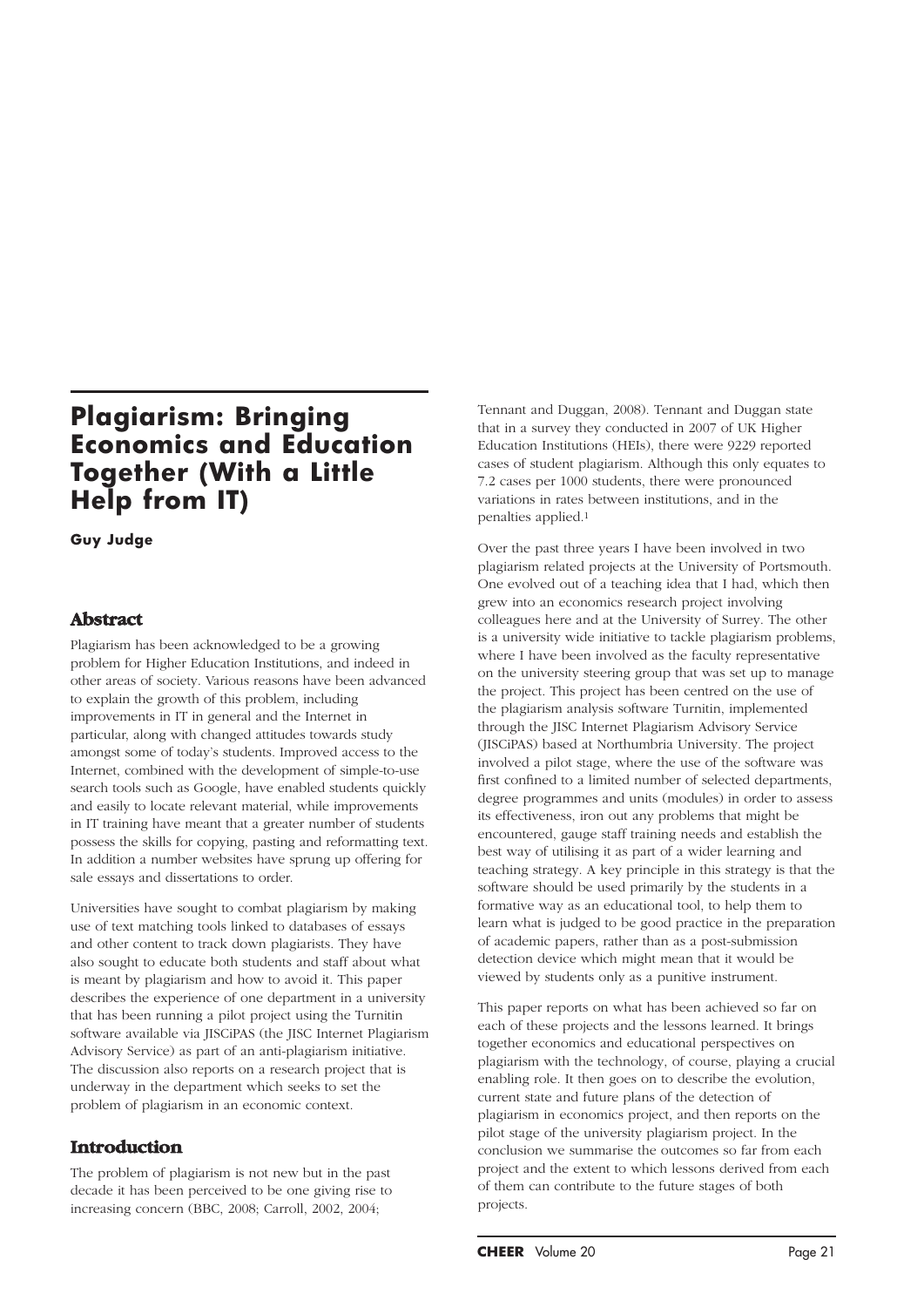# **The economics of plagiarism**

Jude Carroll of Oxford Brookes University, author of *A Handbook for Deterring Plagiarism in Higher Education* is reported to have said that 'plagiarism started in 1998' (see Jack, 2008). Before the 1980s it was unusual for coursework assignment marks to contribute to degree awards (apart from dissertations) and it was not until the mid to late 1990s that most students obtained easy access to digital material on the Internet via web browsers. By this time students were also being encouraged to make use of IT in their work, developing in particular word processing and file handling skills. These developments enabled students to locate relevant material and to cut and paste it into their word processed documents for coursework submissions. The combination of the low transaction costs for acquiring and processing relevant text, along with the potential payoffs associated with inflated coursework marks that contributed to assessment grades and degree awards, meant that we began to experience greater numbers of plagiarism cases than had been encountered before.

This is not to say that students had not engaged in plagiarism before. There is little doubt that unprocessed sections of books or journal articles have in the past found their way into submitted essays. But when these essays were seen as purely formative devices, and their marks did not contribute towards the final degree classification, the benefits from engaging in plagiarism were limited. Furthermore the costs of engaging in this kind of plagiarism were relatively high in that the text would have to be copied by hand and woven together from different sources that also had to be sought out from the library.2

When preparing my book *Computing Skills for Economists* I gave clear warnings to students that they should not engage in plagiarism. I emphasised the importance of expressing ideas in one's own words (unless one was quoting directly from another author, in which case the quoted text should be in quotation marks and properly referenced) (Judge, 2000: 62 and 75).

At that time if a piece of coursework was suspected of being wholly or partially plagiarised I used the Advanced Search feature of Google to track down original source material, entering whole sentences or paragraphs of suspicious looking text into the 'exact wording or phrase' box. If that didn't work I would search the home pages of authors cited amongst the references, or put an author's name into a specialist bibliographic or journal database. Although Google had indexed around a billion web pages in 20003 it didn't track everything on the Web.

In 2004, whilst revising course materials for my level 2 unit, 'Further Mathematical Analysis for Economists' (now part of a combined double unit called 'Statistics and Mathematics for Economics'), I decided to create an example to illustrate the application of Lagrange multipliers to the issue of student plagiarism, placing it in a Becker style 'Crime and Punishment' framework (Becker, 1968). In the example a plagiarising student incurred some costs in assembling material taken from the public domain for his coursework but, provided he was not caught, these costs would be outweighed by the benefits of freeing up

time by engaging in this form of cheating. If the probability of being caught is not too great and the penalty imposed on those found to have been cheating is not too high, a rational student may well feel that is worth taking the risk. In presenting this example I mentioned in passing that the department took the matter of plagiarism very seriously and did possess the skills and the will to track down plagiarists: in other words, the risk of being caught at Portsmouth should be perceived as being quite high. This was all done, as Kenny Everett used to say, 'in the best possible taste', and I made it clear that I didn't for one moment believe that most students would cheat. Nevertheless I was sending a coded message to those who might be thinking about it that they shouldn't downplay the risk too much.

Later, after I had I mentioned what I had done to colleagues here and at Surrey, we started to consider further cases consistent with the stylised facts gleaned from surveys that had been reported in the press – see for example the BBC news report (BBC,2004).4 We extended the analysis to include the case where a student could purchase commissioned work from an essay writing site (where the cost will be greater than in the cut-and-paste example but perhaps the risk of apprehension is lower). We also brought into the model a mark enhancing motivation rather than a time saving one, where a student paid for someone else to do the work for him because he felt unable to produce work of a sufficiently high quality himself. This led first to a discussion paper (Collins, Judge and Rickman, 2005) and then to a publication (Collins, Judge and Rickman, 2007).

Academics from other departments who have seen our work have sometimes objected that we are adopting too narrow a focus for student motivation, arguing that attitudes to plagiarism are affected by cultural norms and psychological factors, or that some students (particularly overseas students) are 'unintentional' plagiarists (that is they don't mean to cheat, they just don't know what is acceptable and what is not). Further, we are told, that if we could adopt a different attitude to the design of coursework, requiring students to undertake individually focused tasks, the problem would be solved. However, we have never pretended that our models capture all the reasons that students plagiarise, or doubted that there should be greater clarity in what is meant by plagiarism. Additionally many assignments that have been set for economics students are already individually structured and require the analysis of unique data sets and are therefore not subject to an easy off-the-shelf solution.5 What we have tried to argue is that an economic perspective on plagiarism is valuable because it directs policy attention towards explicitly raising the probability of detection, raising the costs of plagiarism and eroding the utility of plagiarised academic work.

Having focused thus far on the demand side of the market we have now turned to the supply side, the companies selling essays and 'student support'. The market for purchased essays is relatively under-researched. There is significant and timely policy relevance here in addition to natural academic interest. There now exist numerous enterprises across the world that offer plagiarism assistance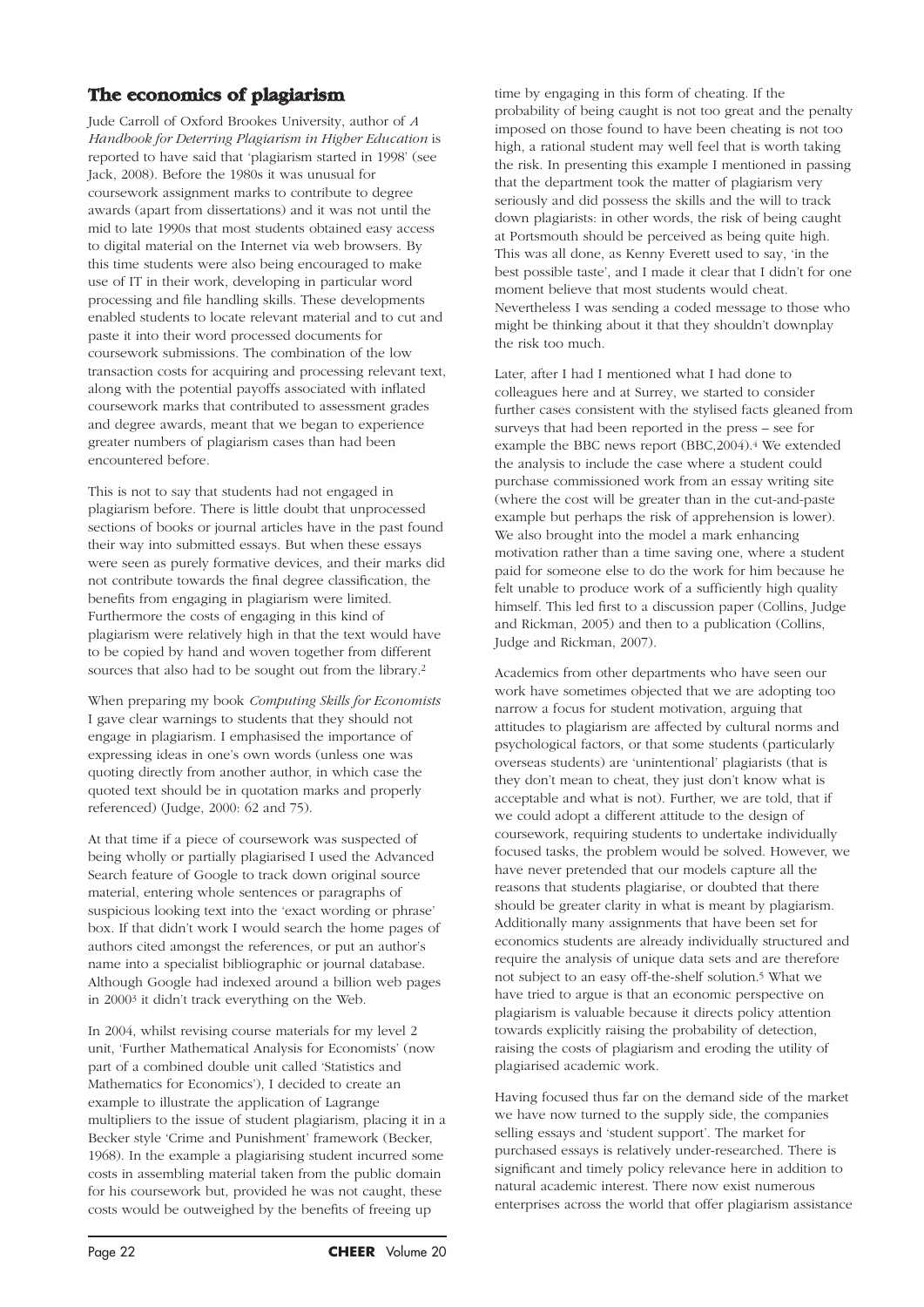to students.6 The prices charged typically reflect the degree of difficulty of the work, the degree level (year 1 undergraduate essays through to Masters Dissertations and even PhD chapters) and the level of specialised human capital required to complete a particular assignment. There may also be a premium for a rapid turnaround and delivery. Depending on the nature of the assignment, fees may range from around £50 to over £1500. Such enterprises raise many interesting questions relating to their evolution, industrial organisation and the sources of their specialised labour inputs. One wonders about the extent to which they rely on academic staff, postgraduate research students, ex-academic staff and former postgraduate research students.7 There are various regulatory measures that may be applied to restrict the functioning and market profile of these firms. But, given their largely web-based presence, attempts to curtail trading seem likely to be doomed to failure. Even worse they might encourage a move to even more difficult to monitor hit-and-run entry by such firms around the world.

One aspect in particular that we hope to address is the quality of the work that is obtainable from these firms. Using Delphi-type panels of experienced academic peers with the appropriate subject expertise we will attempt to assess the quality of some purchased products and also compare these results with those emerging from panels assembled from potential target consumers (students).8 It seems likely that, as in other quasi-legal markets where disappointed consumers are hardly likely to complain to the Office of Fair Trading (illicit drugs, pornography, etc.), there may be a gap between the advertised and actual quality of the product. Being able to demonstrate this would hopefully have a dampening effect on demand.

### **The University of Portsmouth Pilot project**

As at other universities in the UK and elsewhere the issue of what to do to address problems of plagiarism has been under discussion for a number of years at the University of Portsmouth. A clear statement about what is meant by plagiarism and the university's attitude towards it had been included in the Student Handbook (University of Portsmouth, 2007) which is issued to all students each year.9 Staff development workshops have been organised to help staff to understand the issue, to improve the design of coursework in order to reduce the scope for plagiarised work and to detect plagiarised material by entering into Google blocks of text that have raised suspicions. In some departments staff experimented with the use of dedicated software tools such as MyDropBox. A University Working Task Group on Plagiarism was set up to provide advice on what might be done in a more coordinated manner and, as a result, in June 2006 the University of Portsmouth decided to begin a pilot study of the use of the Turnitin plagiarism analysis and detection software (made available through the JISC service based at Northumbria University).10

The purpose of the pilot was to assess the effectiveness of Turnitin in matching text in student essays and other work such as dissertations with material from other electronic sources, both online and with other files in the Turnitin database, and to consider how the software could best be

used as part of the university's learning, teaching and assessment strategy. Each faculty nominated a small number of pathways (degree courses) and units (modules) for inclusion in the pilot, together with a Faculty Advocate to co-ordinate the work and to sit on the university Turnitin and Plagiarism Steering Group. I was the nominated representative from the Portsmouth Business School (PBS) and the units chosen for the initial pilot were limited to the accounting undergraduate degree and the MBA programme. The units chosen were all in the areas of study skills, research methods or the dissertation, where it was felt the use of the software would have the greatest relevance and impact. In all only six units and associated members of staff in PBS were involved in the first stage of the pilot which limited the amount of training necessary and allowed us to track closely how things were going. A greater number of units were included in the pilot in some of the other faculties, particularly in the Technology Faculty, where there was already experience in the use of MyDropBox. Overall the pathways and units were chosen across the university to ensure that we had a representative mix at different levels and included teaching staff with varying amounts of previous experience in using plagiarism analysis software. Training in the use of the software was provided by the central university Department for Curriculum and Quality Enhancement (DCQE) who were also represented on the Steering Group, as were the Registry.

Early on the Steering Group decided that units would be operated as self-registration classes for students. This meant that the person setting up the class did not need to have a full list of names or hemis numbers for the students on a unit. All that was required was the agreed name for the unit (we adopted the university's U code for this purpose) and the e-mail address of the member of staff responsible for the unit (tutor). The JISCPAS software would then generate a password for the unit which would be sent by e-mail to the tutor. They would then forward this information to the students on their unit, leaving the students to register themselves online using whatever e-mail address they wanted to use.10

Logging in to Turnitin is then straightforward for a student. All he needs to do is to go to www.submit.ac.uk and enter his e-mail and the password that has been given to him (see Figure 1): it is the same login procedure for staff.

This distributed approach to the use of the software not only reduces the administrative cost of operating the



Figure 1. Logging in to Turnitin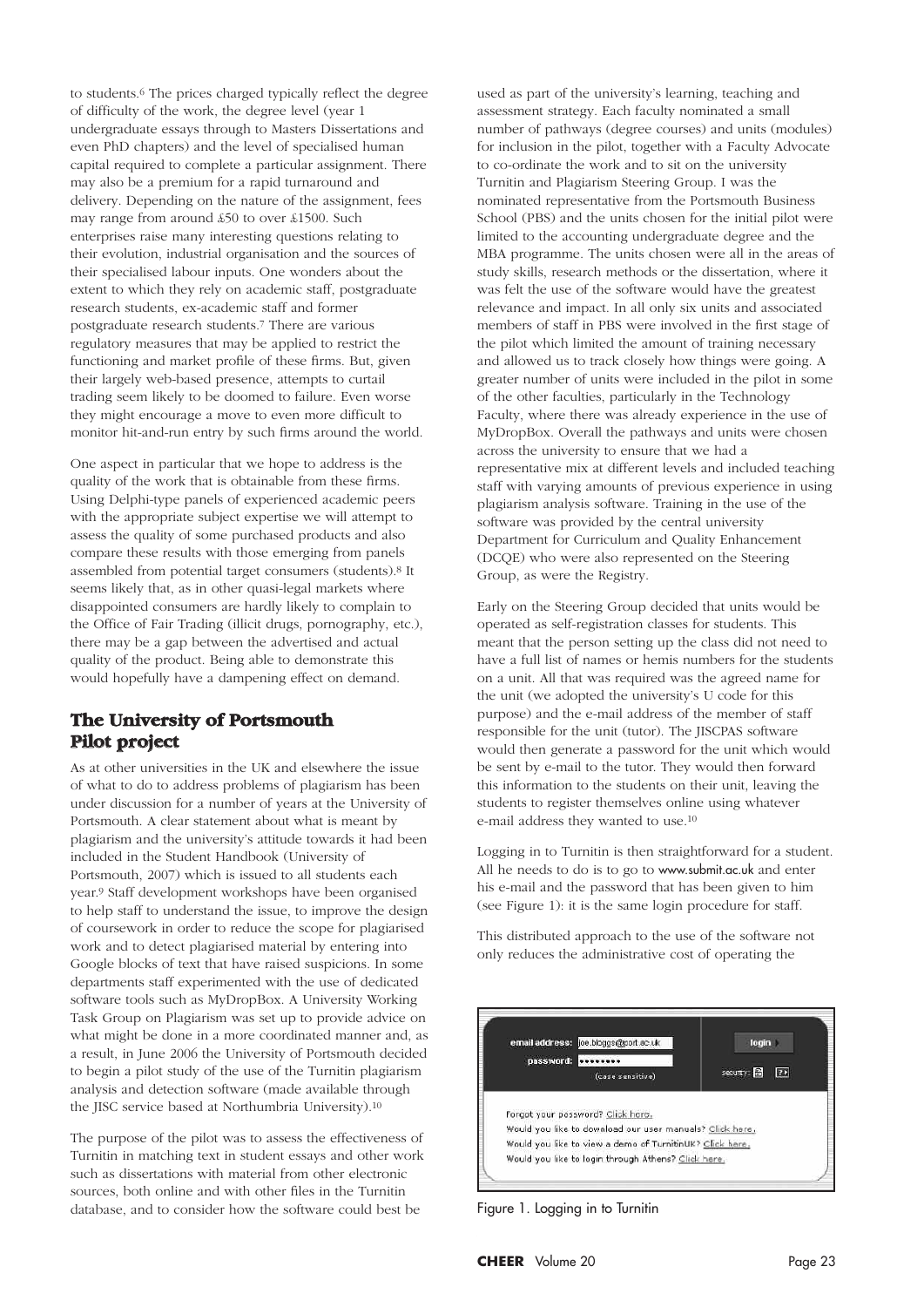system by putting the burden of registration and submission on the students,<sup>12</sup> but is also intended to signal the fact that the software is being viewed primarily as a formative and constructive tool for students to use to help them develop good practice in producing academic work, rather than as a post-submission tool to check up on them in an accusatory manner. For this reason in all the documentation produced for students and staff involved in the pilot Turnitin was referred to as 'plagiarism analysis software' rather than as 'plagiarism detection software'.13

Readers who have used the Turnitin software will know that when a piece of work is submitted you have the choice of making text comparisons with student papers already in the database only, or including journals, periodicals and other relevant Internet sources that have been included in the Turnitin database (see Figure 2).

After uploading a file (which can be in MS Word, WordPerfect, PostScript, PDF, HTML, RTF or just plain text) you will subsequently be provided with an 'originality report'. This report will highlight portions of text that match material in the database, giving an overall score of matching text (see the example shown in Figure 3).

Depending on the extent of the matching text the similarity score can appear in blue, green, yellow, orange or red (with red indicating a very close text match of 75% or over). The Steering Committee stressed to staff involved in



Figure 2. Customising the search in Turnitin

| Chitage/Automit.ac.uk - Turnitinux + Modife Feeter                                                                                                                                                                                                                                                                                                                                                                                         |                                                                                                                              |                                                                                                   |                                                                                                            | <b>AIDI X</b> |  |
|--------------------------------------------------------------------------------------------------------------------------------------------------------------------------------------------------------------------------------------------------------------------------------------------------------------------------------------------------------------------------------------------------------------------------------------------|------------------------------------------------------------------------------------------------------------------------------|---------------------------------------------------------------------------------------------------|------------------------------------------------------------------------------------------------------------|---------------|--|
| preferences bets                                                                                                                                                                                                                                                                                                                                                                                                                           |                                                                                                                              |                                                                                                   | extendings thence                                                                                          |               |  |
| Dy Arion Arion<br>turnitin<br>Drigogny Agrest                                                                                                                                                                                                                                                                                                                                                                                              | Literature Review                                                                                                            |                                                                                                   | Processed on: 20-05-06 E: #1 AM UST<br>ID: 2140548<br>Werd Count: 5110<br>Subsidiate 1                     |               |  |
| Similarity: 44%<br>industrial believable for<br>incurity published                                                                                                                                                                                                                                                                                                                                                                         |                                                                                                                              |                                                                                                   | midel due ignotential tipitar 30                                                                           |               |  |
| Literature flexiow 1 Intruduction: This chapter will critique available<br>publications concerning the effectiveness of Etaleholder Management.<br>The review will look to gain an understanding into the concept of                                                                                                                                                                                                                       | $\mathbf{I}$<br>(2006)-09-120<br>trainfictor maragement, how its processes concritute to the<br>$\mathbf{z}$<br>C2006-09-183 | (contendants (material)<br>THE R. P. LEWIS CO., LANSING<br>Histogramm Darrenn, Galume 43, Irrus I |                                                                                                            |               |  |
| specificns of projects and the importance it plays within ling term.<br>business strategies. 2 What is Etakeholder Management According to<br>(Jones T. (1995)                                                                                                                                                                                                                                                                             |                                                                                                                              |                                                                                                   | <b>STRUMATOR COUDIOSTIONS</b><br>Makagement Decision, Millows 38, 14444 E                                  | n             |  |
| studepholiters are "" off of the agents for edyant the<br>$10^{-1}$<br>Bree's development and quest health are of prime.<br>ашалиу»". Геоловые (1983) либоку Поно ее - тру денар эт<br>Individual that can affect or he affected by the realization of a<br>nominant's objectives."                                                                                                                                                        |                                                                                                                              | $\mathbf{a}$                                                                                      | cm match (publications)<br>European Journal of Marketing, Wikera 38,<br>THUR X (2005+09-19)                | $\mathbf{r}$  |  |
|                                                                                                                                                                                                                                                                                                                                                                                                                                            |                                                                                                                              | Ŀ.                                                                                                | 4% match Ghiarost from 16/06/06)<br>http://www.manasahantplatity.com                                       |               |  |
| as natistars, business people or as individuals acting on behalf or within<br>an environment of more than one dependant, the sale am a therefore<br>said to be to meanise the potential autopris for all those simulty or<br>indirectly affected. In business terms this equaties to maintening                                                                                                                                            |                                                                                                                              | 51                                                                                                | 1% match multications?<br>Crossine Computerations, let international<br>2006. TOMA 11, 1999. 1:2200 (FELT) |               |  |
| sharpholder's value (Seman, 1999). In context to buchess, the names:<br>minded shareholder approach it now far more complex. It is now said<br>that in order to increase photohulder value over an unperturn time hane.<br>(Freeman, 1984), managers cognit to dedicate a large percentage of<br>that tms towards artumong stataholder relationships (German, 1989).<br>Stakeholder behaviour is a lay factor in an organisations success. |                                                                                                                              | 6                                                                                                 | E% match (publications)<br>thropeen Journal of Marketing, Volume 19,<br>T100 8 (2006 09-19)                |               |  |
|                                                                                                                                                                                                                                                                                                                                                                                                                                            | $\mathcal{I}$<br>Effective management of an organization requires both the control of<br>$\mathbf{u}$                        |                                                                                                   | 2% million Gritarrial from 14/11/010<br>Intigio Alternatio Into: Sultivista                                | ×             |  |
| the operations within that erwironment and the relationship with all<br>directly or indirectly affected stateholders. In saying this it is evident,<br>that stakeholders hold eistrumental value for organizations (Seman,                                                                                                                                                                                                                 |                                                                                                                              | 2% makers cinternat).                                                                             |                                                                                                            |               |  |
| 1994), Piques 1 - Illuirahasi Management Map Sautos: (Management,<br>2000) Stalishidors can also be managed by their specific<br>categorization.                                                                                                                                                                                                                                                                                           |                                                                                                                              |                                                                                                   | 1% match distemat from 22/12/073<br>http://qustangbity.co.uk                                               |               |  |

Figure 3. Part of an originality report from Turnitin

the pilot that the similarity scores should be interpreted carefully and not mechanically. Looking at Figure 3 you can see that the report can be produced including or excluding both quoted text and bibliographic references. Here these types of matching text have been excluded. An even higher match might be found if the options to include either or both of these categories had been chosen. In the case shown here it does look as if there is a problem with large sections of text being copied from the journal *Management Decision*, but it is unlikely that even completely original work would produce a score of zero. Some positive scores are inevitable due to the standard phrases that are used in any subject (e.g. supply and demand, elasticity of demand, regression results etc.). Discretion must be used by staff in judging whether submitted work falls foul of anti-plagiarism requirements or not.

As part of the pilot the Steering Group produced a template introductory guide to be used with students (into which specific course information could then be placed) and a guide for staff on how to advise students about the use of the software and the interpretation of originality reports.

The first year of the pilot generally went well, although there were some teething problems as administrators, instructors and students became familiar with the software. However there were noticeable differences in the success in using the system between units taught by lecturers with high level IT skills and those with a weaker grasp of IT, suggesting perhaps that less confident staff were less able quickly to correct any misunderstandings or misapprehensions on the part of students. Some staff remained unclear about how to embed the use of the software into their teaching and seemed to continue to regard it mainly as a detection tool rather than an analysis tool. In some cases staff had not fully recognised the need to provide sufficiently long lead times when setting work so that it could be submitted and checked through Turnitin. Submission of draft work to Turnitin needs to be much earlier so that discussions with tutors and remedial action can occur in time for revision before final submission.

The reaction from students was generally favourable (although unfortunately there was no systematic approach to the collection of student responses). However student participation was seen to vary across units and it was felt that some students would not use this service voluntarily (especially those who really should!). Thus, its importance needs to be regularly emphasised by course managers and unit coordinators. Turnitin needs to be introduced in induction classes *and* reinforced thereafter by tutors in their own units.

The Steering Group recommended that the pilot should be extended for another year (the Academic Year 2007–2008) with further pathways and units being added (including all research methods, dissertations and independent study units14) with renewed emphasis being given to the training of staff.

In the second year of the pilot we have typically provided information to students about the use of the software via a web page rather than a printed handout.15 Fewer problems have occurred with the use of the software despite the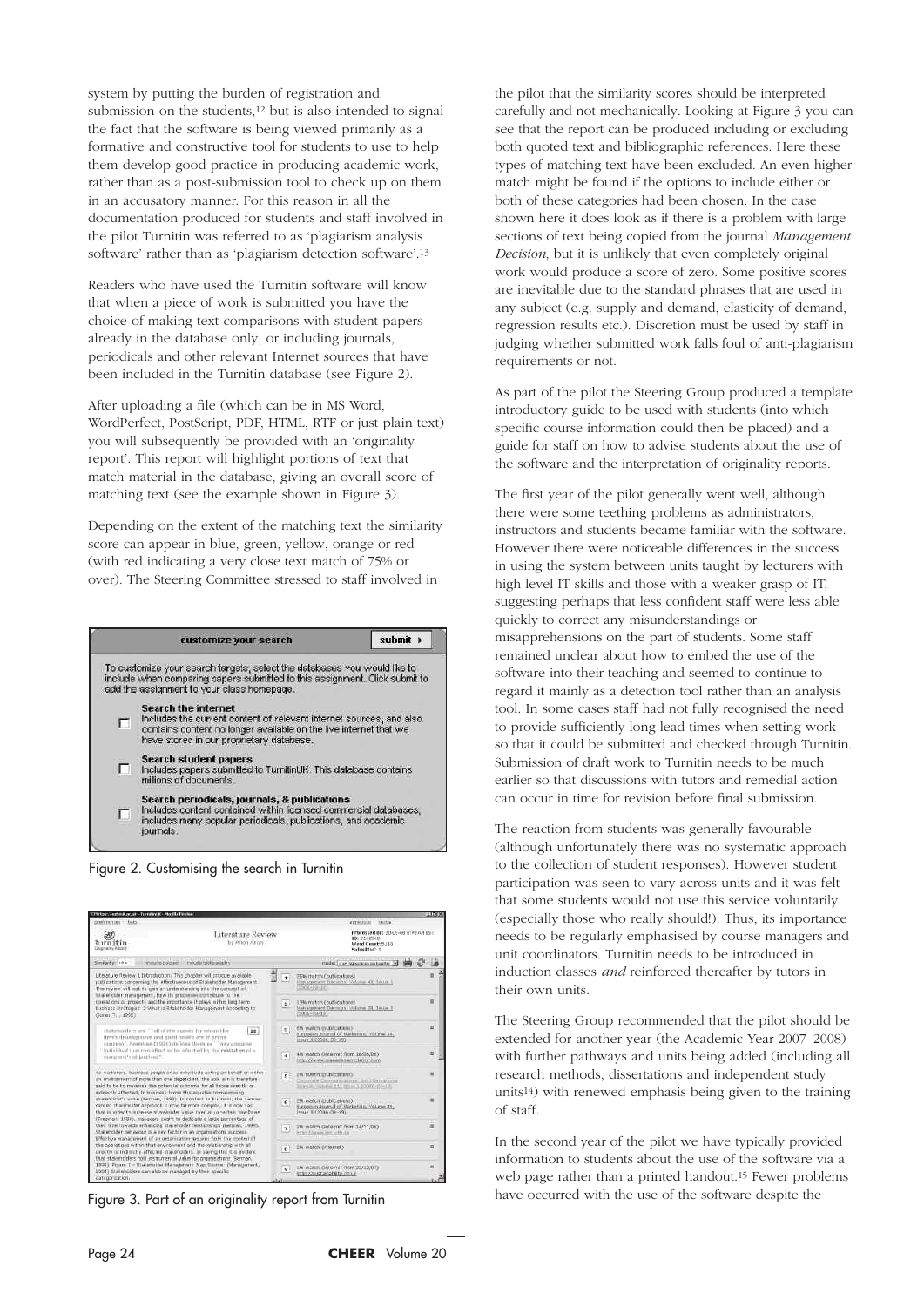greater numbers of staff and students being involved, and the rate of uptake has been better. There is evidence that there is a 'demonstration effect' (that the university takes the issue seriously) and a 'deterrent effect' (the number of plagiarism cases being reported is down).16 However it appears that we need a further faculty and university wide debate on what constitutes plagiarism and poor scholarship as there is some anecdotal evidence of differences in interpretation between and within departments.

Staff have also noted that the Turnitin database does not always turn up matches that can be found even with Google. Hopefully as more and more universities participate the database will become more exhaustive. Another problem that may have to be addressed in the future is purchased plagiarised work. There has been one such case proven this year at Portsmouth (although it was not in the Economics department).

#### **Where are we now?**

When I began writing this article the consensus on the Turnitin Steering Committee was that there should be a full roll out of Turnitin next year to all units. However, the university has now decided to extend the pilot for one further year. The reason for this relates to where we find ourselves with the university's Virtual Learning Environment, Victory. Victory is a customised version of the Blackboard system. The producers of Turnitin claim that it can be integrated seamlessly within both WebCT and Blackboard. But trials so far with Victory have revealed some problems. Furthermore the producers of Blackboard have recently acquired the rights to MyDropBox, which they have now reconfigured to work within Blackboard (under the name SafeAssign). Thus it may be that the university eventually decides to use this tool as its main anti-plagiarism device, within Victory. Until we can see clearly where we are going it is prudent to delay the full roll out.

Nevertheless in PBS we have decided that next year we will *require* all the units that used Turnitin last year in the pilot do so again, and we are taking steps to *enable* all staff on other units who feel confident about the use of the software to use it with their students. To this end a member of the support staff has been trained so that she will be able to create Turnitin classes at the JISCPAS website for all PBS units (plus a special section for PhD students).

# **Conclusion**

This short paper has outlined the progress made so far on two plagiarism related projects at the University of Portsmouth, one academic and one rooted in Learning, Teaching and Assessment processes. Economics, education and IT are important to both. In the academic work we sought to provide a model that was compatible with the survey evidence that plagiarism has been increasing and that it occurs for a variety of reasons: a misunderstanding of good practice in the use and citation of other people's work, copying and pasting when time is short or the perception of the risk of being found out is low, or downright cheating by paying someone else to do the work for you. Our analysis pointed to measures that

would: a) correct any misunderstandings about what is meant by plagiarism; b) increase the risk of being caught when plagiarising; and c) increase the penalty for cheating. In the pilot Turnitin project we found that plagiarism does decline when such software is used, particularly if it is used primarily as an educational tool, but that unless its use is made compulsory some students won't use it. The right incentives need to be provided. Attempts to design an anti-plagiarism strategy that reduces the costs of administration falling on staff in detecting plagiarism have educational as well as economic benefits.17 McKeever (2006) has warned that online plagiarism detection services might be misused by students attempting to 'fine-tune' essays with repeated submissions of their work until a sufficiently low similarity score has been obtained. This is not something that we have observed at Portsmouth.

The major issue that remains to be faced, both in our academic work and in learning, teaching and assessment, relates to the mushrooming trade in purchased customised assessed work that will never appear in coursework and webpage databases.

### **Notes**

- 1 Perhaps surprisingly, the incidence of plagiarism was also found to be higher amongst taught postgraduate students compared with undergraduates. However there may be a number of reasons for this, such as the fact that at postgraduate level a greater proportion of coursework tends to take the form of an essay or dissertation, a greater proportion of students in the cohort come from overseas and do not have English as their first language, and teaching groups tend to be smaller giving a higher probability that plagiarism would be detected.
- 2 Although not relating to plagiarism as such, there is published evidence that students have cheated in tests and examinations going back as far as Drake (1941).
- <sup>3</sup> Source: 'We knew the web was big', googleblog, 25 July 2008, http://googleblog.blogspot.com/2008/07/we-knewweb\_was\_big.html Google engineers estimate that the current number of unique URLs on the web is 1 trillion, 1011.
- 4 More recent reports include The Times (2006) and BBC(2008). We were also influenced by Stevens and Weale (2004).
- Even if we try to avoid simply setting undergraduate students standard essay topics, which may invite plagiarism, we will continue to expect students to undertake literature reviews and descriptions of their methodology as part of their final year or postgraduate dissertations, or doctoral thesis work.
- <sup>6</sup> Examples in the UK are Degrees Essays UK http://www.ukessays.com, coursework.info http://www.coursework.info/ and Elizabeth Hall Associates http://www.elizabethhall.com/
- <sup>7</sup> It would be naïve to think that academic staff would not be tempted to engage in such activities. There is already evidence of plagiarism in the writing of journal articles (Enders and Hoover, 2004).
- <sup>8</sup> This has the added educational benefit of getting students to look carefully at how work is graded and recognise what makes a good essay. In my experience a substantial number of students seem overconfident about the quality of the work they have submitted.